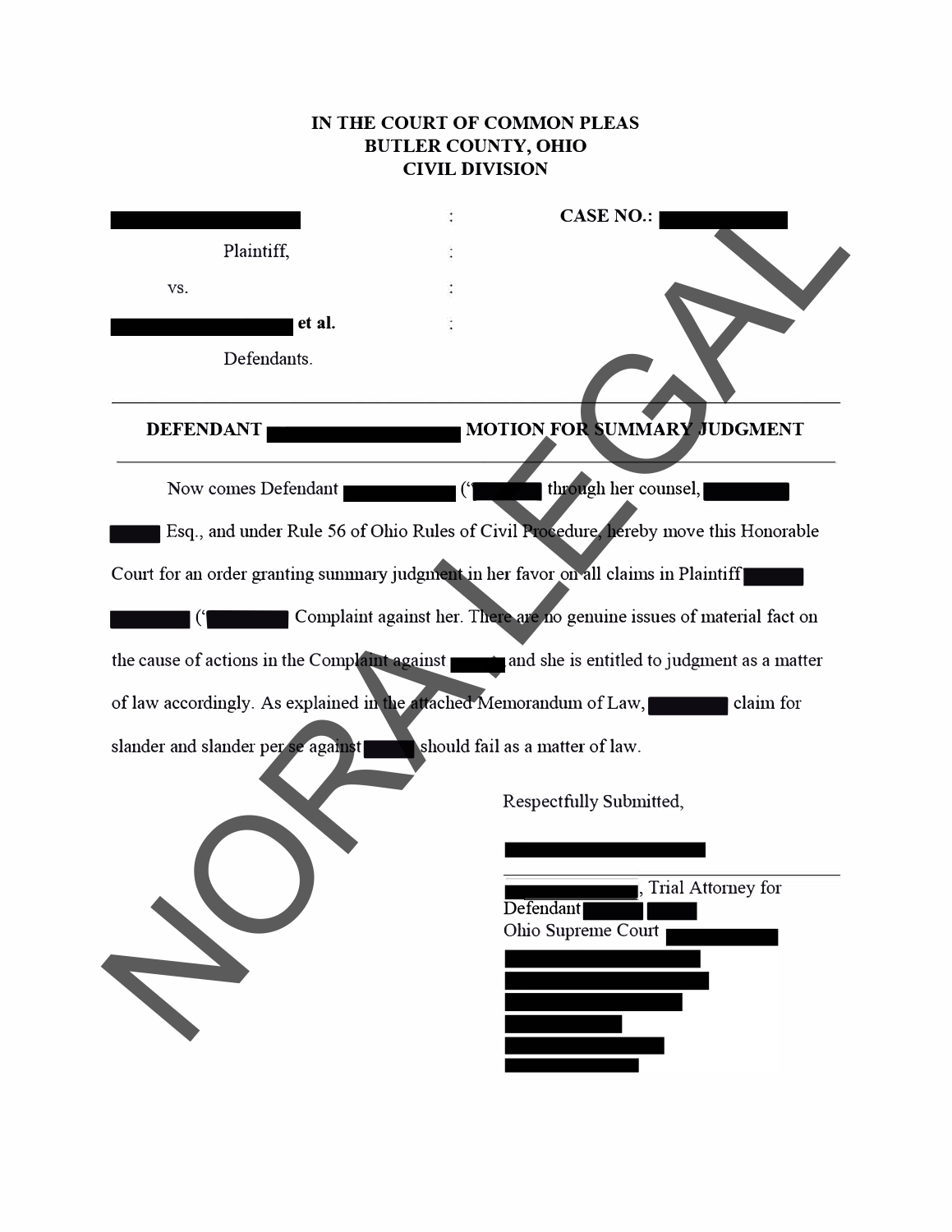#### **DEFENDANT MEMORANDUM OF LAW IN SUPPORT OF THE MOTION**

# **I. STATEMENT OF FACTS**

**A. Background**

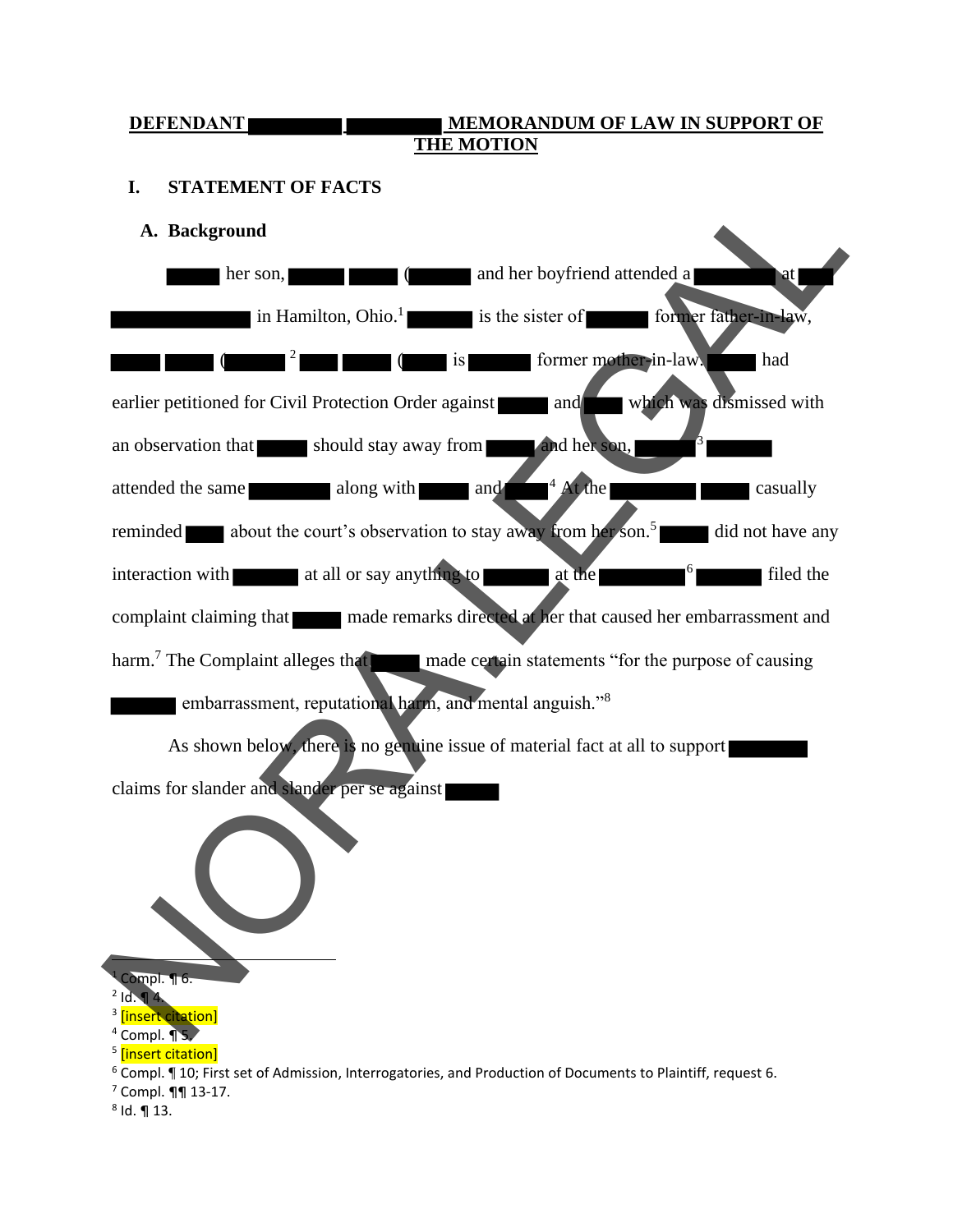#### **B. Procedural History**

filed the Complaint seeking compensatory damages and punitive damages and other reliefs. filed her answer. filed her first set of requests for admissions, interrogatories, and requests for production of documents. **Filed her unsigned responses** to the discovery requests on without notarizing under the law.

Thus, this Motion for Summary Judgment follows.

### **II. STANDARD OF REVIEW**

"[S]ummary judgment may be rendered where the pleadings and the arguments of the party seeking summary judgment establish that the nonmoving party has no legally cognizable cause of action."<sup>9</sup> Under Ohio Rule of Civil Procedure 56(C), "[s]ummary judgment will be granted only when there remains no genuine issue of material fact and, when construing the evidence most strongly in favor of the nonmoving party, reasonable minds can only conclude that the moving party is entitled to judgment as a matter of law."<sup>10</sup> "The evidentiary materials listed in Civ.R. 56(C) include the pleadings, depositions, answers to interrogatories, written admissions, affidavits, transcripts of evidence in the pending case, and written stipulations of fact, if any $"$ <sup>11</sup> other reliefs.<br>
I filed her answer. The different first set of requests for damissions,<br>
interrogatories, and requests for production of documents.<br>
Thus, this Motion for Summary Judgment follows.<br>
Thus, this Motion for Su

[I]f the moving party has satisfied its initial burden, the nonmoving party then has a reciprocal burden outlined in Civ.R. 56(E) to set forth specific facts showing that there is a genuine issue for trial and, if the nonmovant does not so respond, summary judgment, if appropriate, shall be entered against the nonmoving party.<sup>12</sup>

<sup>9</sup> *Dresher v. Burt,* 75 Ohio St. 3d 280, 297–98, 662 N.E.2d 264, 277 (1996).

<sup>10</sup> *Byrd v. Smith,* 110 Ohio St.3d 24, 2006-Ohio-3455, 850 N.E.2d 47, ¶ 10 (2006) (citing Civ.R. 56(C)).

<sup>11</sup> *Salata v. Vallas,* 159 Ohio App.3d 108, 2004-Ohio-6037, 823 N.E.2d 50, ¶ 46 (quoting *Dresher v. Burt*, 75 Ohio St.3d 280, 292-293, 1996-Ohio-107, 662 N.E.2d 264).

 $12$  *Id.*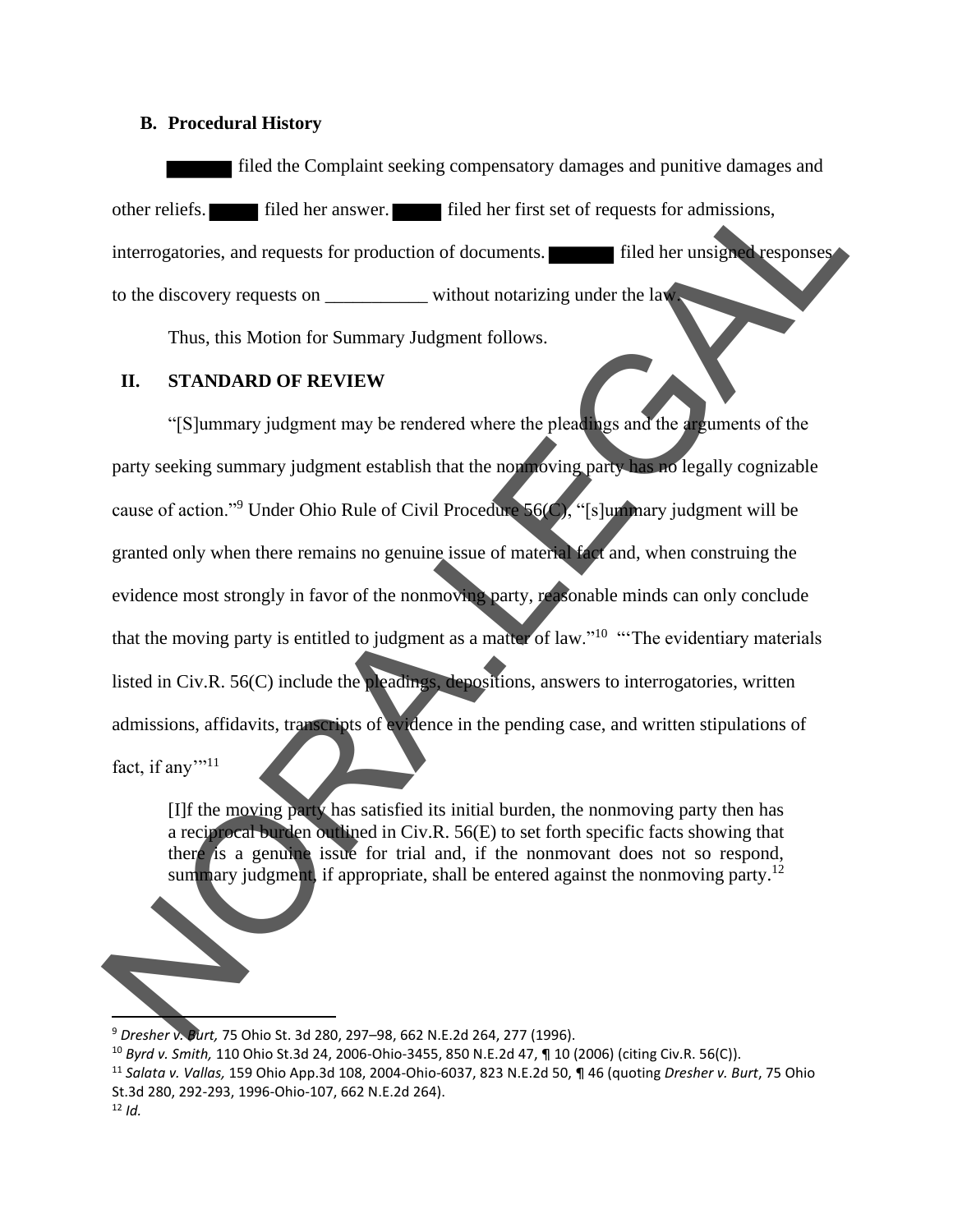Even so, the non-moving party must produce "evidence on any issue for which that party bears the burden of production at trial."<sup>13</sup> To show a genuine material issue of fact, more than a "scintilla" of evidence is required.<sup>14</sup> Further, a non-movant may not rest on the mere allegations or denials of his pleadings but must set forth specific facts showing there is a genuine issue for trial. $15$ 

Here, even construing all facts in the light most favorable to there is no scintilla of evidence in support of her claims under slander and slander per se. **The requests summary** judgment under Civ.R. 56 because there remains no genuine issue of material fact in favor of

to support her cause of actions.

#### **III. ARGUMENT**

- **A. Is Entitled To Motion For Summary Judgment As A Matter Of Law Absent Cause of Action For Slander And Slander Per Se.**
	- **i. Summary judgment should be granted because there is no genuine issue of material fact in the Complaint to establish the elements of a slander claim.**

"[S]lander refers to spoken defamatory words."<sup>16</sup> To prevail on a defamation cause of

action, such as slander, a plaintiff must prove these elements: " $(1)$  a false and defamatory statement; (2) about plaintiff; (3) published without privilege to a third party; (4) with fault of at least negligence on the part of the defendant; and (5) that was either defamatory per se or caused "Scintilla" of evidence is required.<sup>14</sup> Further, a non-movant may not rest on the mere allegations<br>or denials of his pleadings but must set forth specific facts showing there is a genuine sunce for<br>trial.<sup>15</sup><br>Here, even c

special harm to the plaintiff."<sup>17</sup>

<sup>13</sup> *Wells Fargo Bank, Natl. Assn. v. Pollard*, 8th Dist. Cuyahoga No. 108257, 2019-Ohio-4980, ¶ 21.

<sup>14</sup> *Frick v. Potash Corp. of Sask., Inc.*, 3d Dist. Allen No. 1-09-59, 2010-Ohio-4292, ¶ 14.

<sup>15</sup> Ohio Civ. R. 56(E).

<sup>16</sup> *McClure v. Ohio Dep't of Rehab. & Corr.*, 2020-Ohio-1035, ¶ 10 (Ct. App.) (citation omitted).

<sup>17</sup> *Blackburn v. Am. Dental Ctrs.*, 10th Dist. Franklin No. 10AP-958, 2011-Ohio-5971, ¶ 31.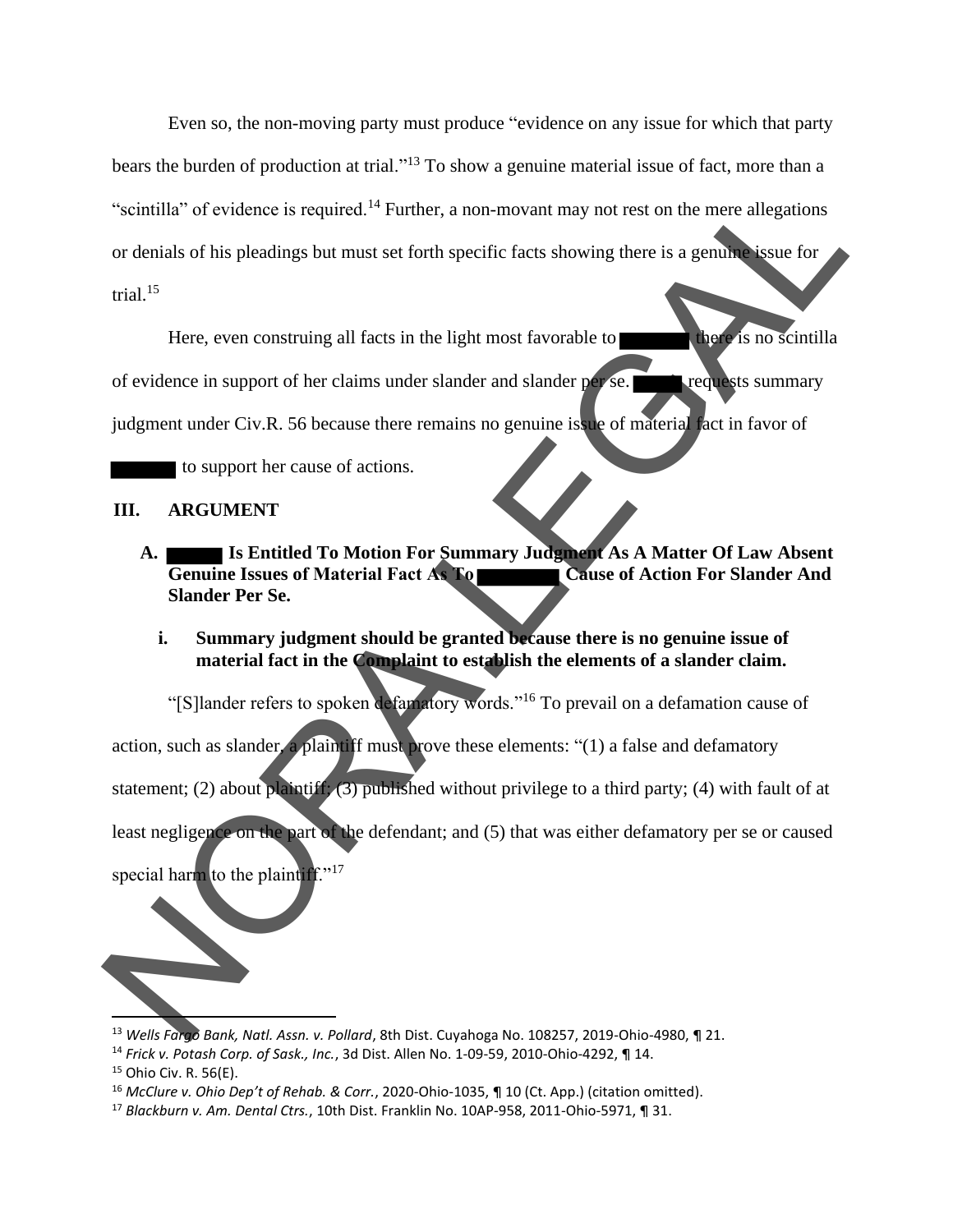There is no genuine issue of material fact as to slander claims where the plaintiff's "suspicions, feelings, and convictions are unsupported by facts."<sup>18</sup> Here, there is no dispute in the following facts: the alleged statement referred to the protective order; the alleged statement is not defamatory; name was not mentioned in the alleged statement; the statement was not published without privilege to any identified third party; is not a third party; there was no negligence from mentioned a fact to her ex-mother-in-law; was not harmed as her name was not mentioned, and she is not involved with the issues between and her in-laws.

also failed to allege facts to establish the elements of her slander claim. The relevant allegations of facts outlined in paragraphs 7 through 16 of the Complaint do not support any genuine issue of material fact to assert a slander claim against  $19$  The alleged defamatory statement that, "

,"<sup>20</sup> standing alone

cannot constitute slander or slander per se.

The factual allegations fail to specify: a) a third party name; b) which statement was false and defamatory; c) that the statements were about  $\Box$  d) any direct statements to her; d) that referred name; d) or that was negligent to make such a statement. Instead, **factual allegations simply state that was one among** the large crowd of people when she made the alleged statement. The facts of the Complaint do not show that spoke to as has no connection with the protective order or any previous interactions with to talk about the protective order. Following facts: the alleged statement referred to the protective order; the alleged statement is not<br>defininatory;<br>
name was not mentioned in the alleged statement; the shace was not<br>
published without privilege to any id

<sup>18</sup> *Tillimon v. Sullivan*, 6th Dist. Lucas C.A. No. L-87-308, 1988 Ohio App. LEXIS 2616, at \*5 (June 30, 1988).

 $19$  (See, Compl.).

 $20$ Compl. ¶ 12.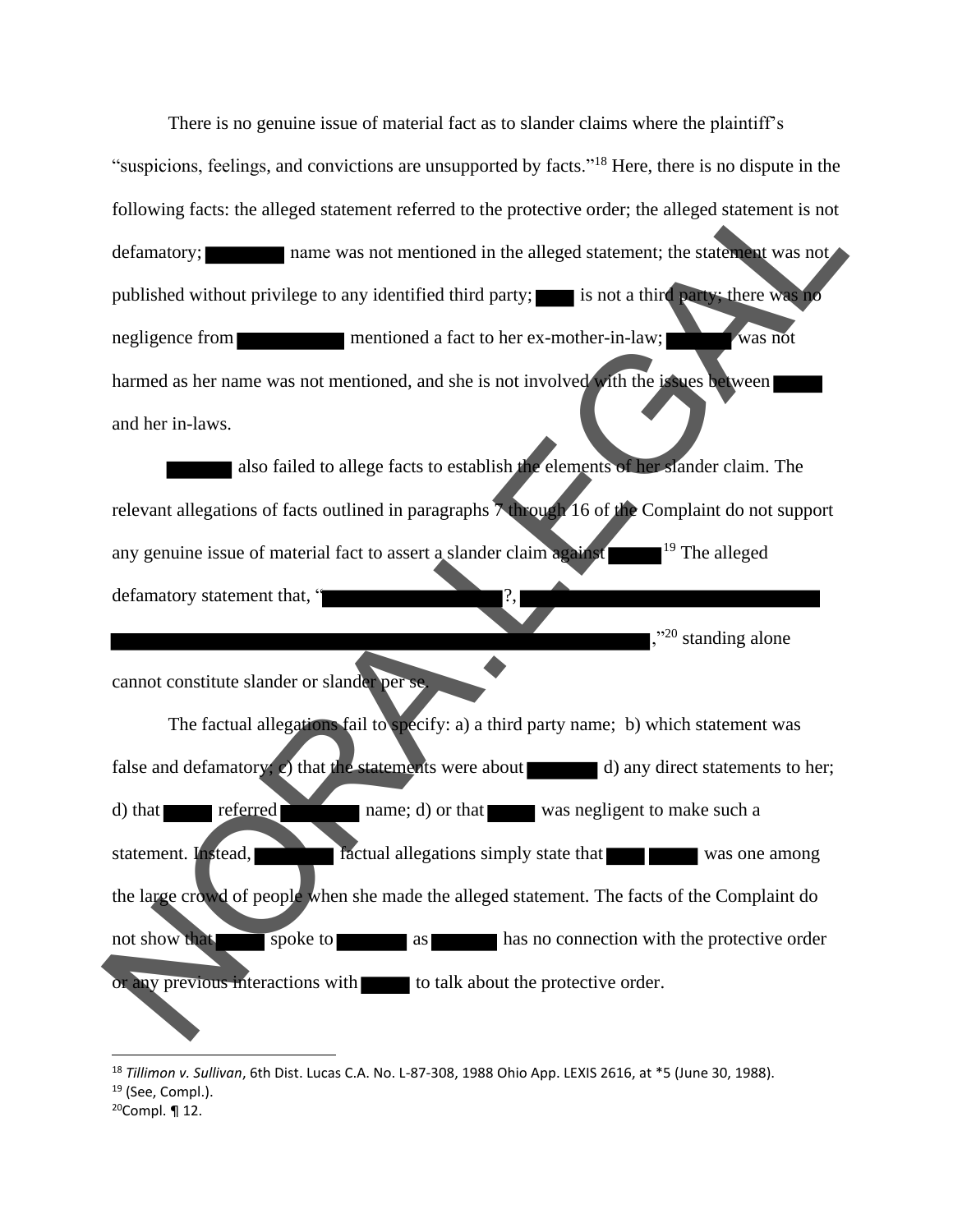has admitted in her response to the request for admissions that " did not want to see Preston."<sup>21</sup> She admitted that her boss invited her to the because he knew Preston would come there. Thus, knew that did not want to see Preston. So, when reminded about the court's order at the meet she had no reason to talk to Without supportive facts or pleadings to establish any statements from to she is pursuing a false slander claim against Thus, these mere allegations cannot create any genuine issue of material fact for trial as the present facts are clear that did not state any false and defamatory statement about third party. because he knew Preston would come there. Thus,  $\frac{1}{100}$  about the court's order at the set of the had no reason to talk to  $\frac{1}{100}$  without supportive facts or pleading to state and no reason to talk to  $\frac{1}{100}$ 

does not argue, at a minimum, that the alleged statements were not privileged publication made to a third party. Allegations in Paragraph 8 are that a large crowd witnessed the defamatory statements. Even though no third party, however, was identified specifically to establish the same the facts do not state that acted with the required degree of fault.

On the other hand, to cover the vexatious allegations, responded to interrogatories stating that " never sought nor obtained a restraining order against and thus if her statement that she had a restraining order against her ordered by a judge would have been defamatory."<sup>22</sup> But this statement is not defamatory to especially because was talking to Thus, nothing should injure causing embarrassment and reputational harm to her.<sup>23</sup> The Complaint's allegations are clear regarding harm to **reputation** or embarrassment.

 response to request for admission 3.  $22$  Compl. ¶ 12.

 $22$  First set of Admission, Interrogatories, and Production of Documents to Plaintiff, request 5.

<sup>23</sup> Compl. ¶¶ 13-17.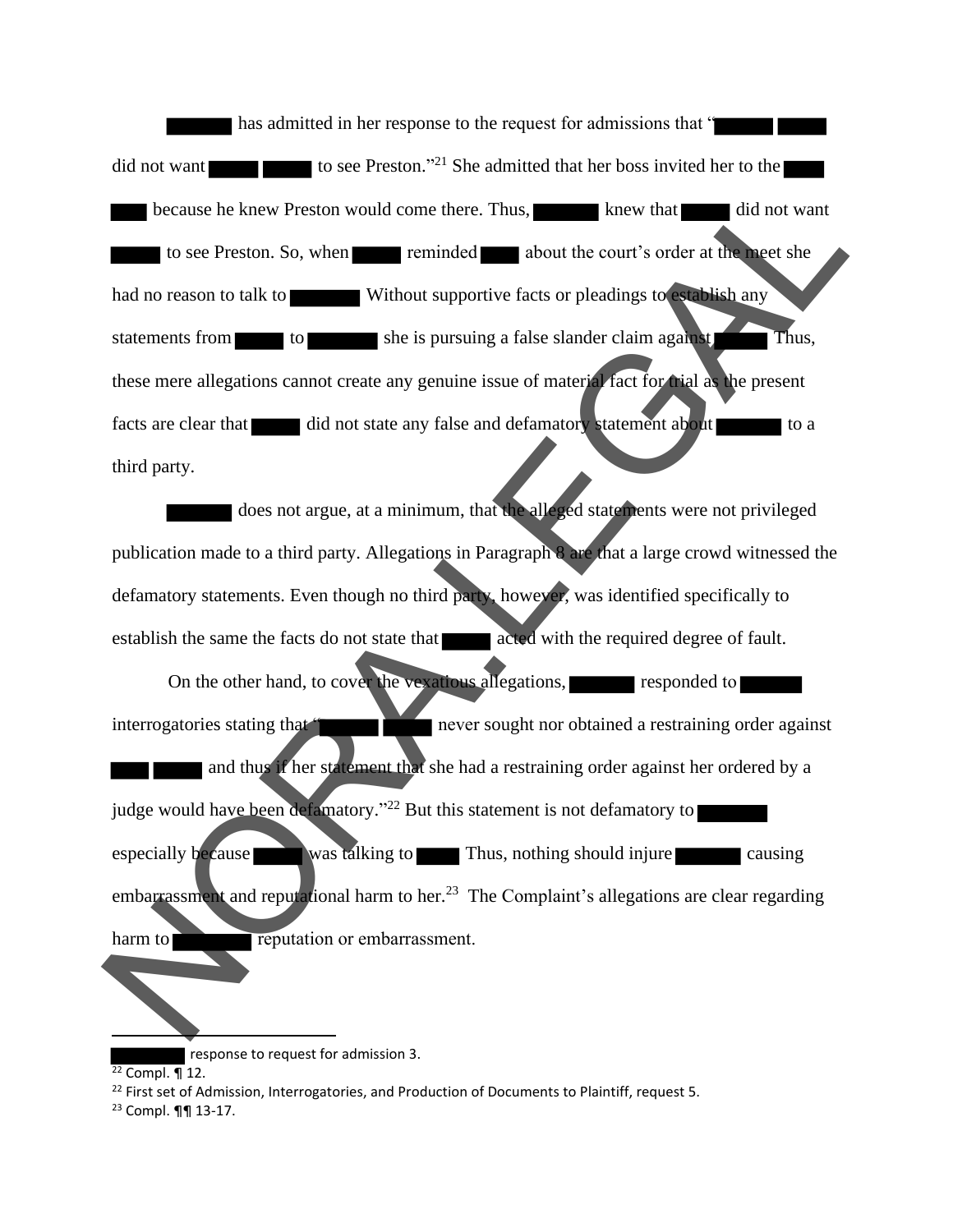Other than the bald assertions, cannot establish any genuine issue of material fact that the alleged words, even if spoken by at the defamed and embarrassed Rather, has admitted that did not mention her name in the  $\mathbf{P}^2$  Thus,  $\mathbf{P}$  pleadings cannot establish or bring out a prima facie case of any spoken statements about her, to her or any other person, as defamatory. There is, thus, no genuine issue of material facts in this case. That the facts in the Complaint do not require any further rebuttal of the elements for slander. With no defamatory statements directed to the statements of there is no slander claim against\_ Rather, last admitted that the distinction bername in the<br>
<sup>24</sup> Thus,<br>
<sup>24</sup> Thus,<br> **24** Plusation and the placing cannot establish or bring out a prima facie case. That we are<br>
contained facts in this case. That the facts

For that reason, the court should grant summary judgment on- $\sim$  slander claim in

# favor of $\blacksquare$

# **a.** No admissible evidence shows that **slandered**

There is no admissible evidence that would support slander claim. The plaintiff must produce competent evidence creating a genuine issue of material fact as to whether there was the publication of the defamatory statement to a third party.<sup>25</sup> discovery responses, has no competent evidence of slander. Rather, she has made bald assertions against about the same.

fu *McClure* v. *Ohio Dept. of Rehab. & Correction,* supra, the appellate comt found allegations in the complaint that damaged the appellant's "reputation as a model prisoner."<sup>26</sup> No supportive affidavits or the complaint alleged any facts that "appellant suffered financial losses resulting from his impaired reputation as a model inmate and dog handler."<sup>27</sup> Affirming the trial court's grant of summary judgment on appellant's slander claim, the court noted that absent

**<sup>24</sup>**First set of Admission, Interrogatories, and Production of Documents to Plaintiff, request 6.

**<sup>25</sup>***Bennett v. Roadway Express,* 9th Dist. Summit C.A. No. 20317, 2001 Ohio App. LEXIS 3394, at \*13 (Aug. 1, 2001). <sup>26</sup> *Id.* at **11** 18.

 $27/d$ .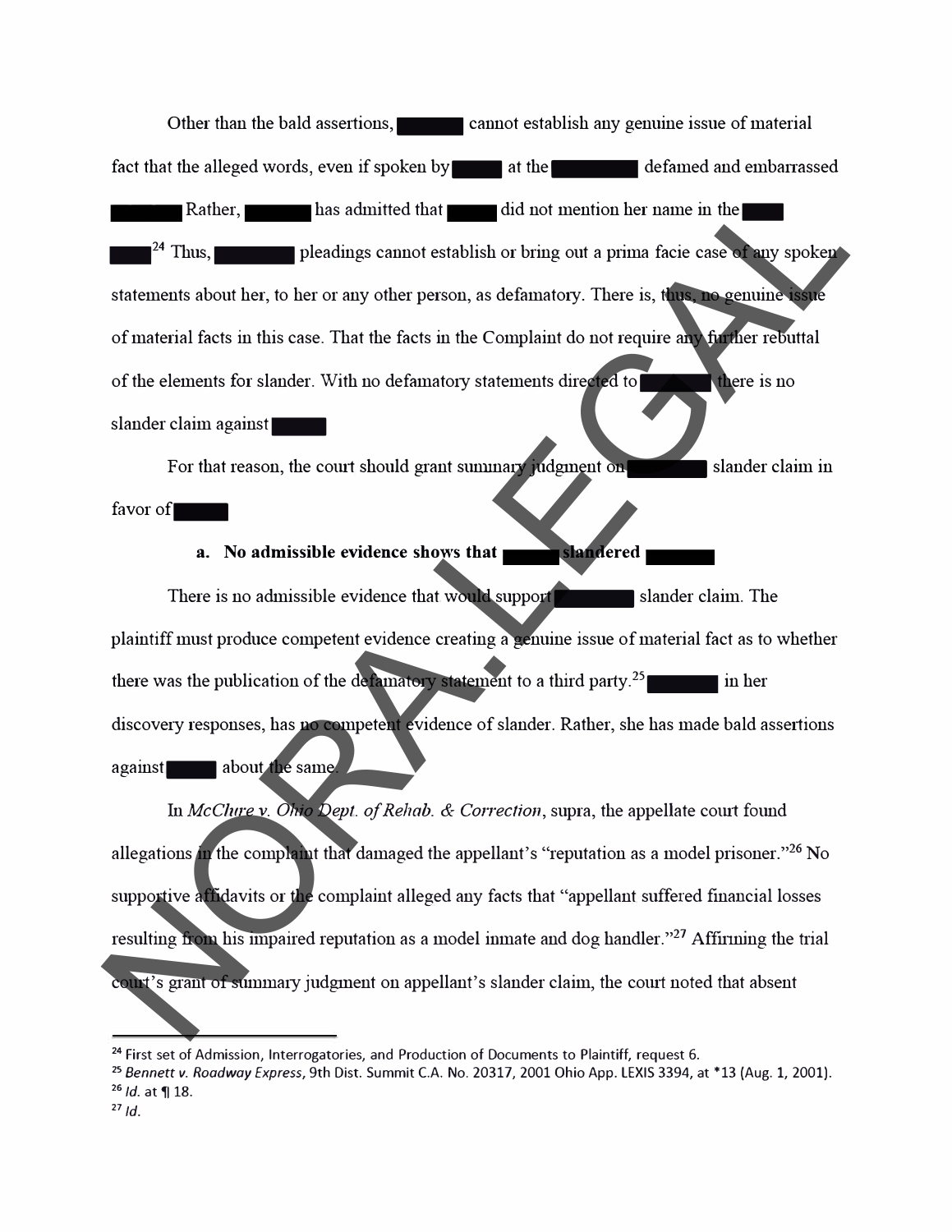proof of special damages, "appellant cannot satisfy an essential requirement to his slander claim."<sup>28</sup>

Apparently, "[t]he reputation of another is harmed when the publication lowers the community's estimation of that person or when it deters third parties from associating or dealing with that person."<sup>29</sup> could not produce any evidence to show her reputational harm due to the alleged defamatory statements. Recall, **response to large that interrogatories that** these statements were not directly related to but were **the feelings** or suspicions. Feelings or suspicions cannot be the basis for alleging defamation. As a result, the alleged defamatory statements, cannot support slander claim against Thus, no admissible evidence establishes slander claim and this Court should Apparendy, "(1) the reputation of another is harmed when the publication lowers the<br>community's estimation of that person or when it deters third parties from associative or dealing<br>with that person.<sup>199</sup><br>could not produc

grant summary judgment to as to slander claim.

### **ii. Summary judgment should be granted because cannot properly support her slander per se claim.**

"[S]lander refers to spoken defamatory words."<sup>30</sup> "A slanderous statement may be defamatory either per se or per quod.<sup>31</sup> When a statement is only defamatory through interpretation, innuendo, or consideration of extrinsic evidence, then it is defamatory per quod and not defamatory per se."<sup>32</sup> "Slander *per se*, by contrast, means that the slander is accomplished by the very words spoken."33

So, "to be considered slander per se, a remark 'must consist of words which import an indictable criminal offense involving moral turpitude or infamous punishment, imputes some

<sup>29</sup> *N. Coast Cable Ltd. Partnership v. Hanneman*, 98 Ohio App.3d 434, 442, 648 N.E.2d 875 (8th Dist.1994).

<sup>28</sup> *Id.*

<sup>&</sup>lt;sup>30</sup> *McClure* at **¶** 10 (citation omitted).

<sup>31</sup> *Straus v. Doe*, 11th Dist. Lake No. 2003-L-082, 2004-Ohio-5316, ¶ 27.

<sup>32</sup> *Dudee v. Philpot*, 2019-Ohio-3939, 133 N.E.3d 590, ¶ 68 (1st Dist.).

<sup>33</sup> *Mallory v. Ohio Univ.*, 10th Dist. Franklin No. 01AP-278, 2001-Ohio-8762 (internal quotation and citation omitted).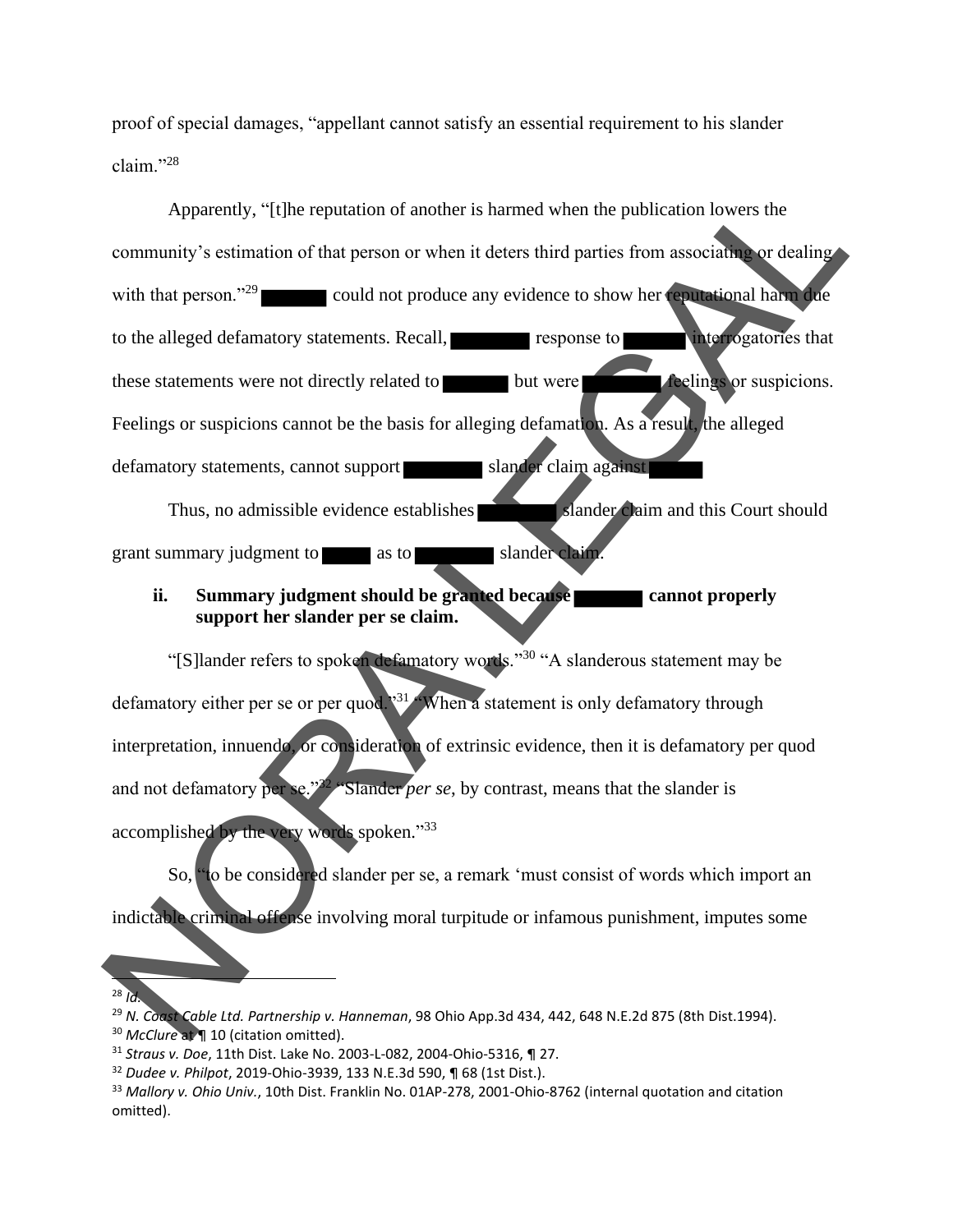loathsome or contagious disease which excludes one from society or tends to injure one in his trade or occupation."<sup>34</sup>

As for "slander *per se*" claims, Ohio courts have made it clear that a plaintiff must establish that "the defamatory statements are injurious by their very nature.<sup>35</sup> And "[w]here an oral statement is not defamatory per se, a plaintiff must plead and prove special damages. "The determination of whether a statement is slander per se or slander per quod is a question of law for the trial court."<sup>37</sup>

Only an oral defamatory statement that injures one in a possible future occupation would qualify as slander per se. In *McClure*, supra, the court found the defamatory statements to only 'portray appellant as a 'troublemaker' and a poor dog handler<sup>5</sup> but those statements did not import "an indictable criminal offense" or "some loathsome or contagious disease" that would exclude or injure appellant in his trade or occupation.<sup>38</sup> Thus, "an oral defamatory statement that injures one in a possible future occupation would qualify as slander per se."<sup>39</sup> The appellate court, however, could not find anything from the appellant's complaint nor the affidavits he submitted in opposition to summary judgment mentioning "a possible future vocation as a dog trainer."<sup>40</sup> Here the court found no genuine issue of fact, whether any oral statements, to constitute slander per se. As for "slander *per se*" claims, Ohio courts have made it clear that a plaintiff must<br>
cstablish that "the defamatory statements are injurious by their very nature.<sup>35</sup> And<br>
could statement is not defamatory per se, a pl

Likewise, the appellate court has held that "[t]he mere report of a possible theft to law enforcement by [defendant], without ever accusing appellant of the theft is not a false or

<sup>39</sup> *Id.*

<sup>41</sup> *Id.*

<sup>34</sup> *Id.* (quoting *McCartney v. Oblates of St. Francis deSales*, 80 Ohio App.3d 345, 353, 609 N.E.2d 216 (6th Dist.1992)).

<sup>35</sup> *Straus* at ¶¶ 27-28.

<sup>36</sup> *McClure*, at ¶ 16.

<sup>37</sup> *Temethy v. Huntington Bancshares, Inc.*, 8th Dist. Cuyahoga No. 83291, 2004-Ohio-1253, ¶ 15 (citation omitted). <sup>38</sup> *Id*. at ¶ 17.

<sup>40</sup> *Id.*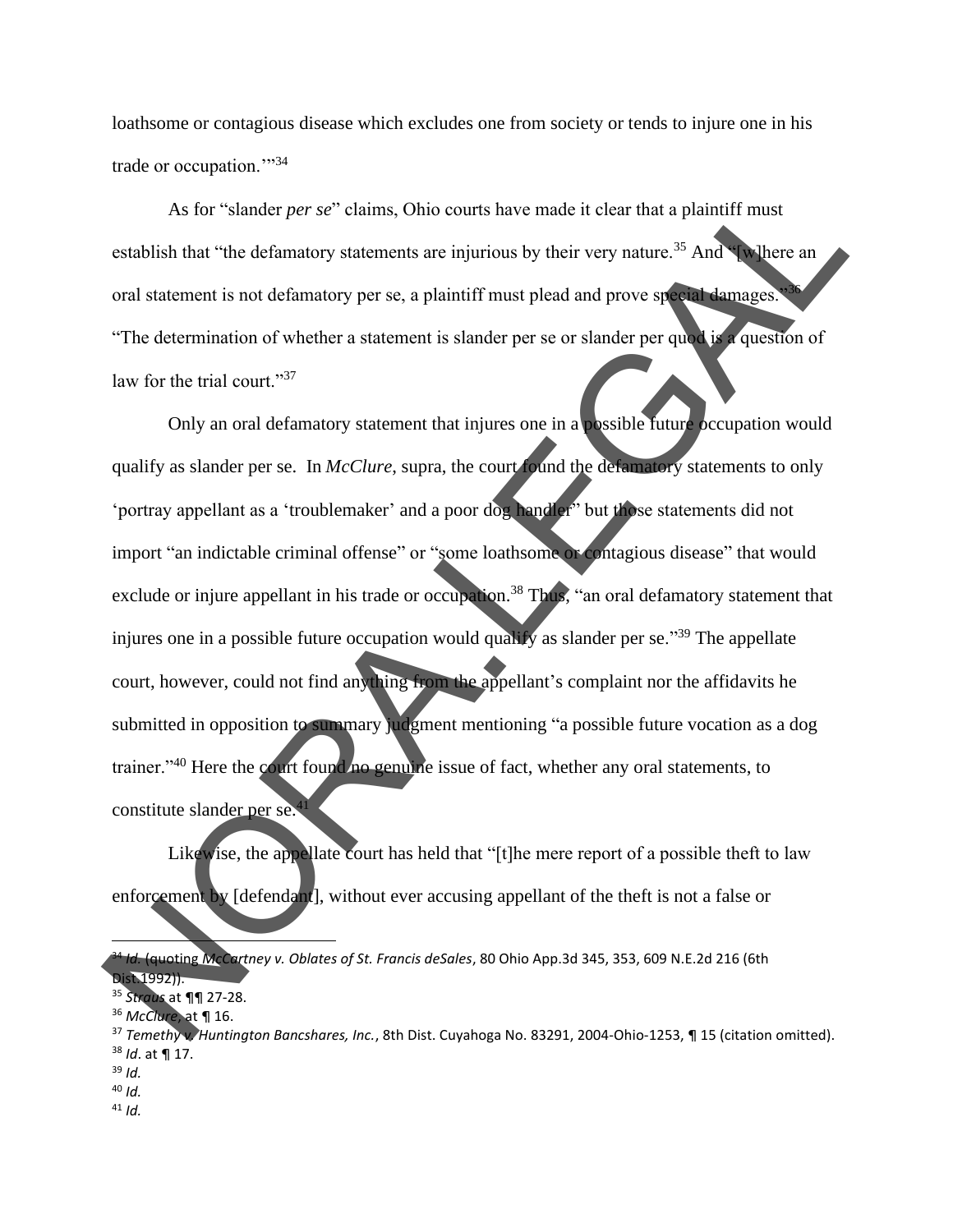defamatory statement concerning appellant."<sup>42</sup> The statement "is insufficient to create a factual dispute on [the] appellant's claim for slander per se."<sup>43</sup> In the case, no one associated with the defendant specifically accused the appellant of theft and the appellant acknowledged this fact in his deposition.<sup>44</sup> Thus, in *McClure*, the court granted summary judgment on appellant's slander per se claim.<sup>45</sup>

In this case, like *Watson*, the Complaint does not identify a defamatory statement with name specifically announced by to any third party. Here, the alleged defamatory statement only uses the term "you" and not The allegation in paragraph 8 of the Complaint simply states name as one among the large crowd of people standing with Much like *Watson*, the mere possibility of directing the alleged defamatory statement to without ever announcing her name, does not create any genuine issue of material fact or factual dispute to prove the slander per se claim. There is more possibility for to speak anything to than Here, the circumstances surrounding the statement should be referenced as distinguished from the words themselves. Thus, none of the alleged defamatory oral statements made by qualify as slander per se against First, the words " indictable criminal offense or infamous punishment nor impute some loathsome or contagious disease which would exclude from society or tends to injure in her trade or occupation. Second, there is very less possibility for any person to believe that has a restraining order against more than ex-mother-in-law. Third, is not  $involved$  in any prior dispute with  $\Box$  or has she alleged any such incident, and so the defendant specifically accused the appellant of their and the appellant acknowledged this fact in<br>
his deposition.<sup>45</sup> Tbus, in *McClure*, the court granted summary judgment on appellant shander<br>
per se claim.<sup>45</sup><br>
In thi

<sup>45</sup> *Id.*

<sup>42</sup> *Watson v. Highland Ridge Water & Sewer Assn.*, 4th Dist. Washington No. 12CA12, 2013-Ohio-1640, at ¶ 40. <sup>43</sup> *Id*.

<sup>44</sup> *Id.*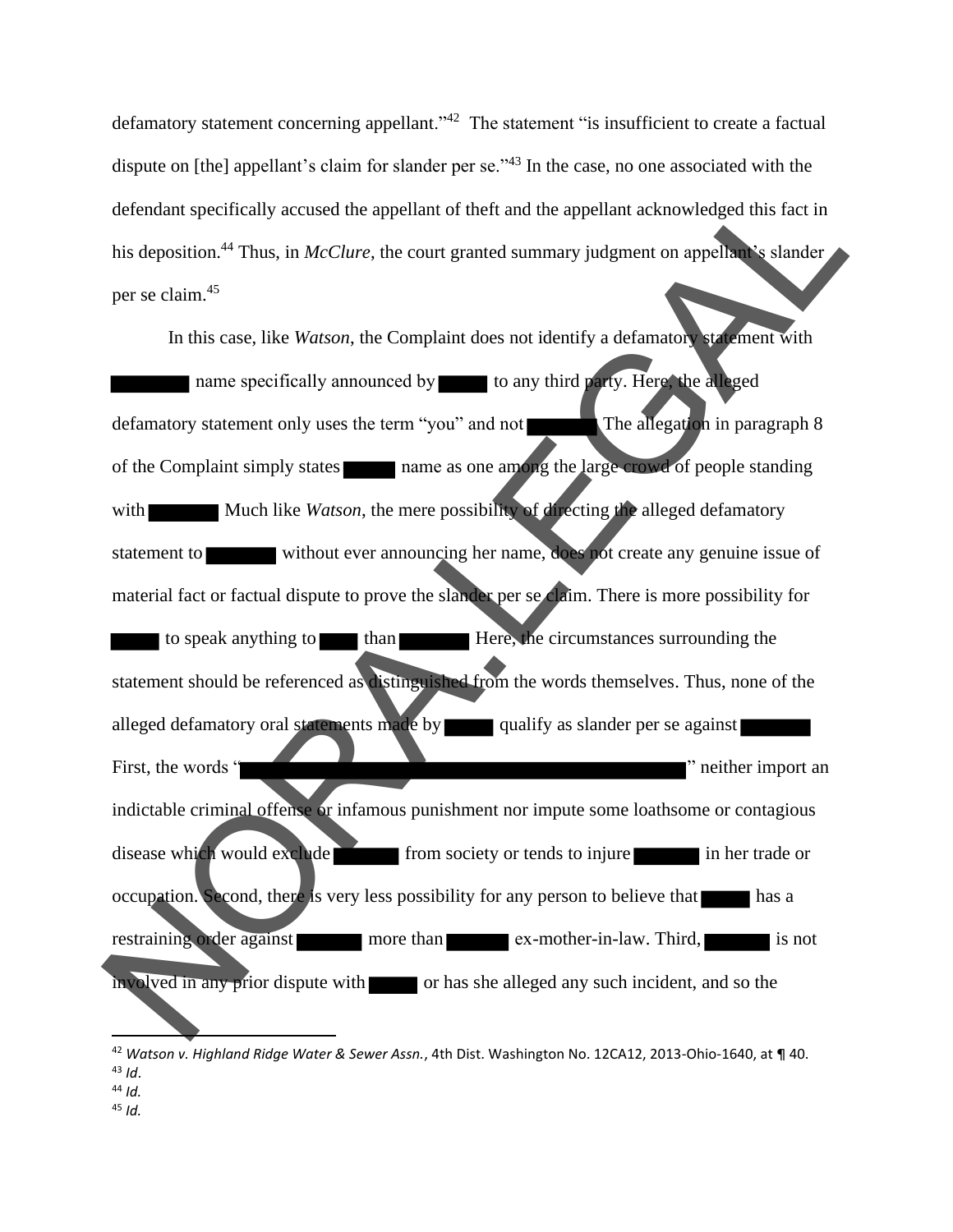chances of any third party to believe was talking to her is negligent. And also, has no allegation of any future injury.

It is also unclear from the allegations whether has alleged slander per se or slander *per quod*. If the complaint alleges slander *per quod*, the pleadings fail to contain an allegation of special damages. There is, thus, no genuine issue of fact whether conducted towards constituted slander per se or slander *per quod*.

#### **IV. CONCLUSION**

For these reasons, no genuine issue of material fact applies to a slander claim against Defendant and reasonable minds can only find no admissible evidence that Defendant slandered Plaintiff cannot present disputed material facts nor can she establish that Defendant no right to judgment as a matter of law. As a result, Defendant requests that this court grant summary judgment motion against Plaintiff entirety. It is also unclear from the allegations whether<br>
has alleged slander per grood. If the complaint alleges slander per *quod*, the pleadings fail to compare<br>
allegation of special damages. There is, thus, no genuine issue of



Respectfully Submitted,

| , Trial Attorney for |
|----------------------|
| Defendant            |
| Ohio Supreme Court   |
|                      |
|                      |
|                      |
|                      |
|                      |
|                      |